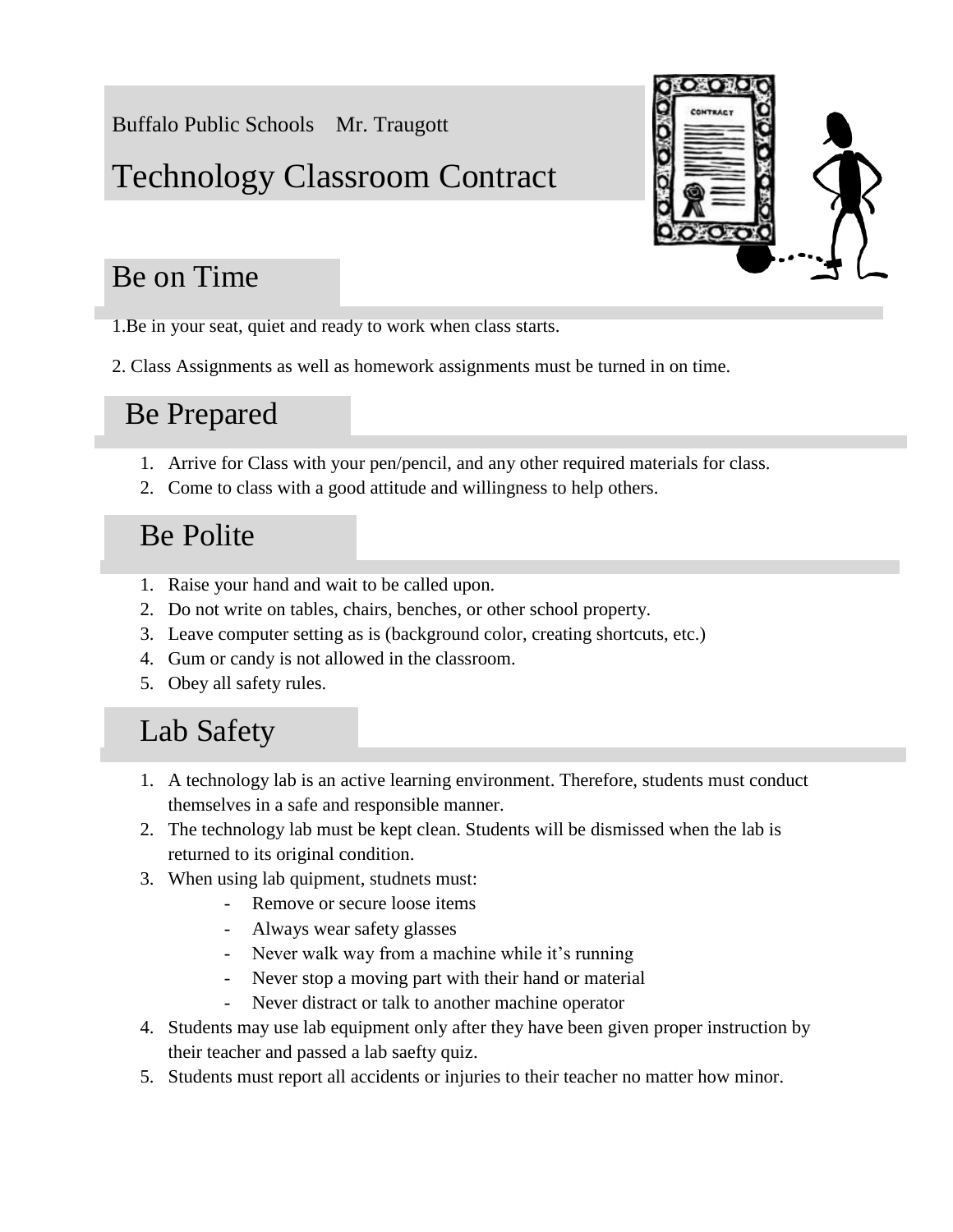# Grading Scale

| Lab Work                               | 50% |
|----------------------------------------|-----|
| <b>Test</b>                            | 20% |
| Quiz                                   | 10% |
| articipation                           | 10% |
| ome/School<br>Work                     | 10% |
| $T_2 U_{\rm max} = 2.4 \times 10^{-4}$ |     |

Participation points are used to ensure that students are polite, prepared, and on time. At the beginning of each quarter, you will receive 100 points towards your participation grade. If you break a rule, points will be deducted from your grade. You may be able to raise your participation grade by completing a mutually agreed upon extra credit assignment.

- -5 Talking out of turn Unprepared
	- Unreasonable noise Late to class
	- Leaving garbage or materials in Chewing gum

classroom



- Disrespectful to other students or teacher
- Misuse of room, materialls, or equipment

By signing on the line below, I agree to abide by the above rules as well as the safety rules on the front of this paper and accept the consequences if I choose to break a rule.

Student's Name

Student's Signature Date

Parent/ Guardian's Signature Date Date of the United States of the Date Date of the Date of the United States of the Date of the United States of the United States of the United States of the United States of the United St

- 
-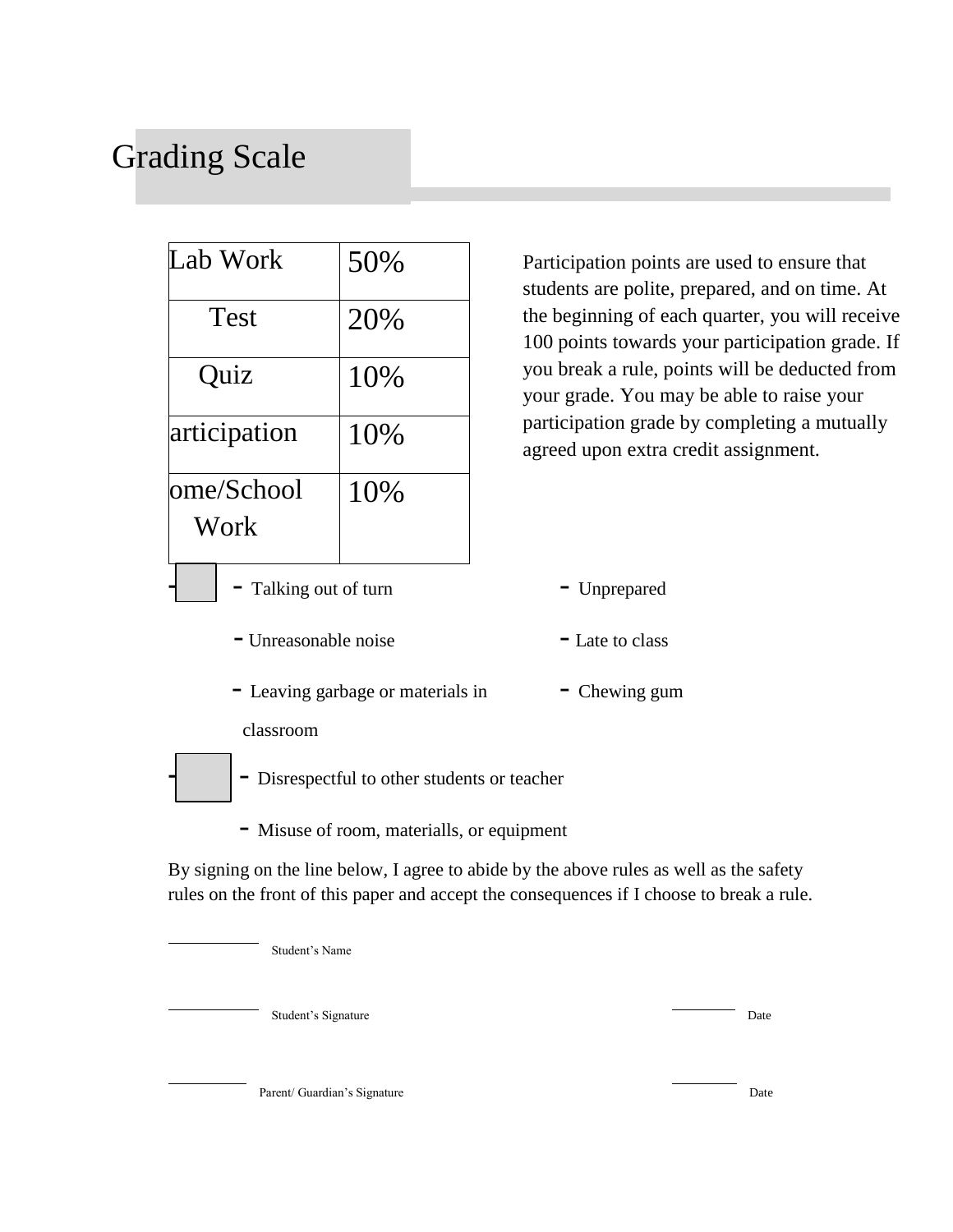### Course Summary

- Throughout the next twenty weeks in technology education we will become familiar with, and learn the practical application of math and science through real life working models.
- We will as well become familiar with an engineering laboratory and how to use the various tools within it.

### Unit Schedule

#### 7th Grade

Unit 1 – Technology and Society

- Safety
- Design Process
- Measuring
- Evolution Board on the changes in technology
- Tools and machine Identification
- Project Rubrics
- Tech-pholio components
- Name plate, Belt Balancer, Key chain, Basketball Game

Unit 2 – Problem Solving Using Technology

- Intro to engineering
- Design and Drawing
- Orthographic, isometric, 3-d, CAD application
- Design and draw a wood project
- Build wood project based from their own design and drawing
- Picture frame, game puzzle, napkin holder, basketball game

Unit 3 – Resources in Technology

- Basic engineering of load bearing structures
- Construction and design
- Civil engineer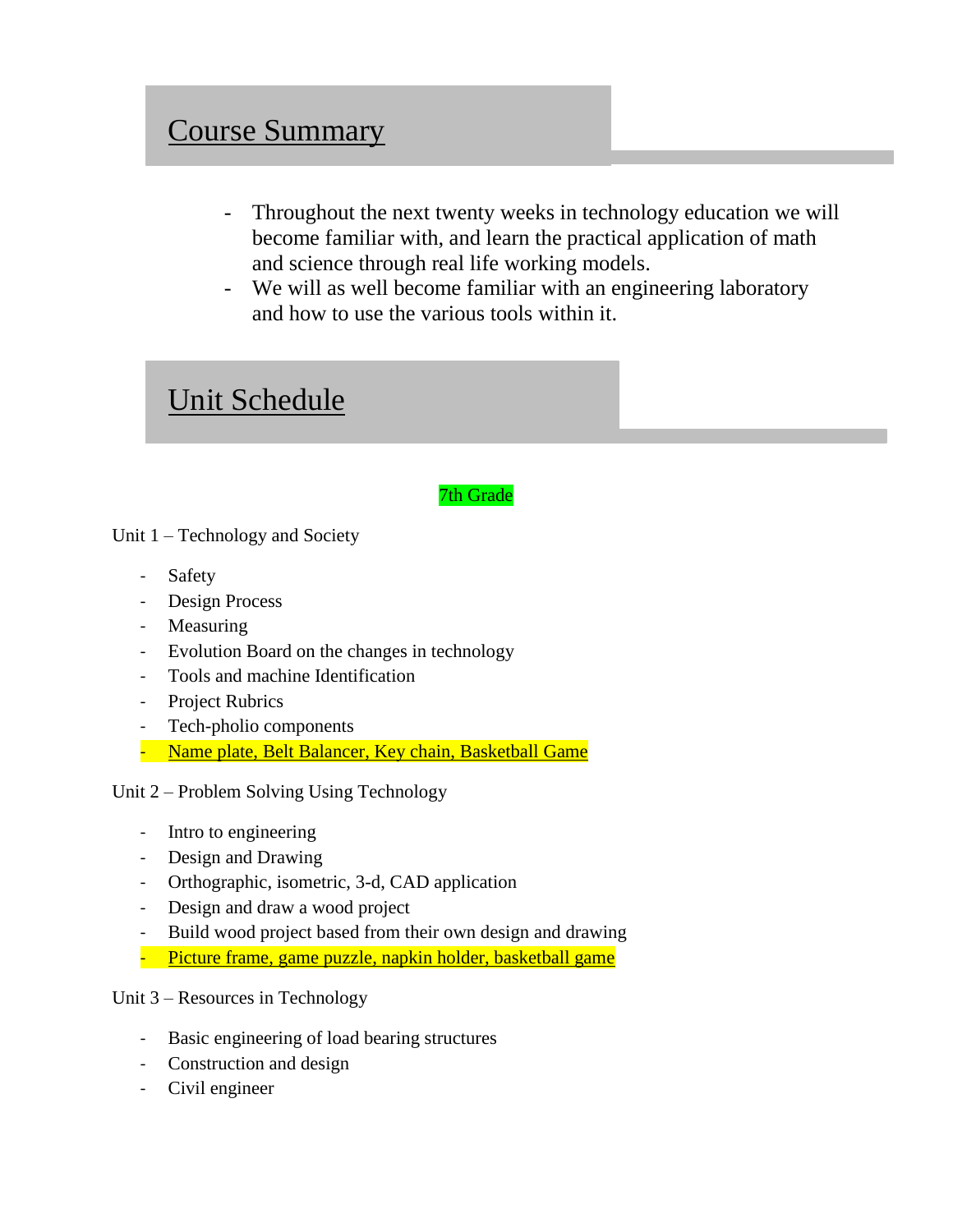- Cost efficient building
- Bridge Building

Unit 4 – Systems and Sub Systems in Technology

- Electricity, sensors, transportation and computer systems
- Electric circuitry, and one other teachers choice
- Electric Open loop system, feedback, closed loop systems, and sensors.
- Mr. Circuit labs  $1 13$
- How a computer works, marble transport, marble roller coaster. Straw rocket

#### Unit 5 – Technology's Effects on People and the Environment

- Manufacturing and Entrepreneurship
- Assembly line
- Keychain, desk caddy, note holder, pencil holder wooden tulips, duct tape bow or wallet
- Time study, costing, market survey and brainstorm design of the product

#### 8<sup>th</sup> grade

Unit 1- Materials testing

- **Safety**
- Tools
- Measurement
- design brief
- Rubrics
- tech-pholio components.
- Materials tested are:
	- -Adhesives
	- -Materials
	- -Scratch test
	- -Hardness test
	- -Fasteners

- Students go around to different labs and test the qualities of different materials.

Unit 2 – Technology Now and in the Future

- Research Project on the past, present, and future of technology.
- Career search and be introduced into CTE programs in BPS.